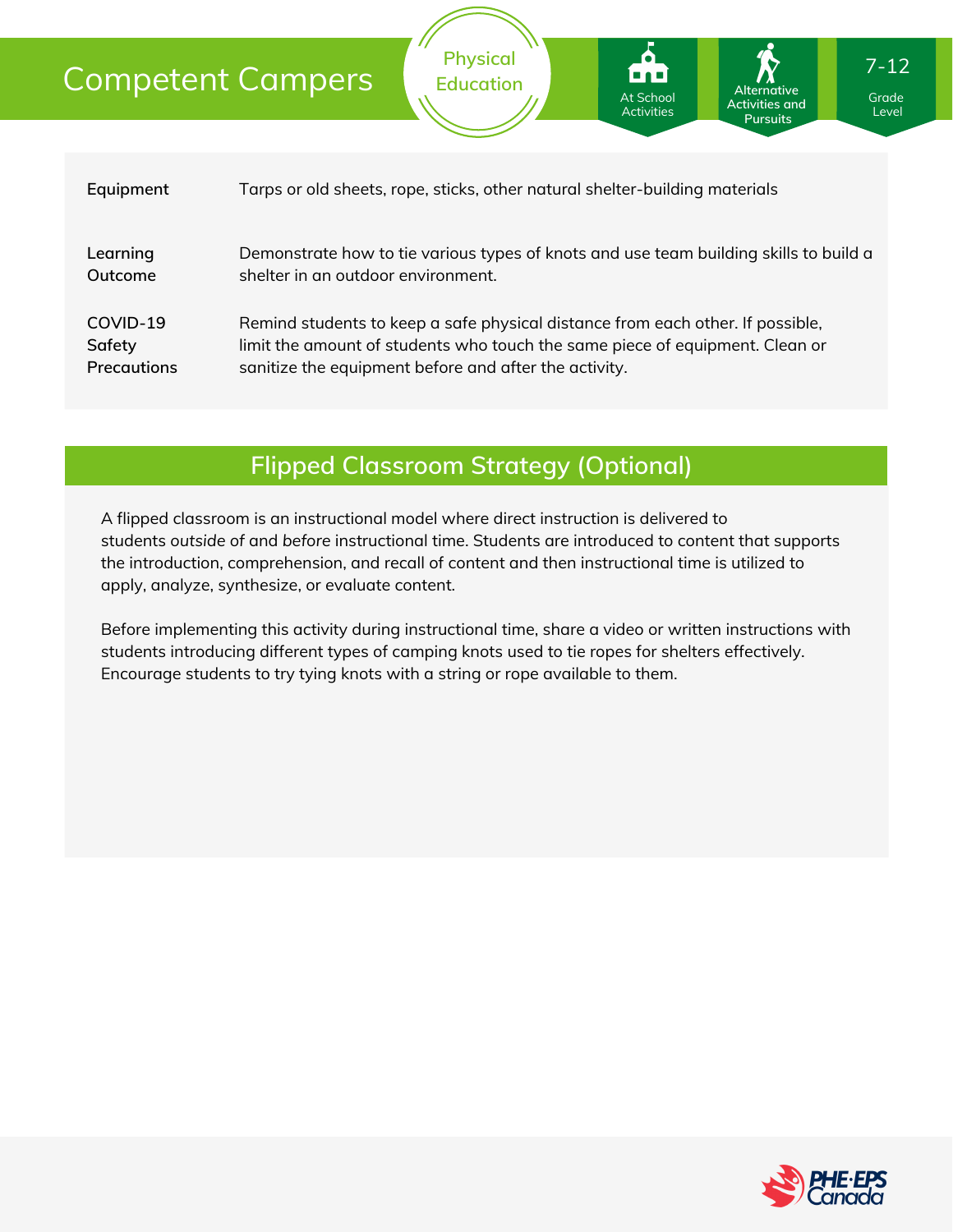## Competent Campers

### **Activity Description**

**Physical Education**

Introduce students to various camping knots by demonstrating or sharing a video. If utilizing a flipped classroom strategy, remind students to apply what they learned in advance of the activity. Provide students with some time to practice the different knots if needed.

Take students to a safe natural environment where they will be able to build a shelter and utilize other natural materials without disturbing the ecosystem. Divide students into groups of 3-4 students and provide each group with tarps, old sheets, and rope. Challenge groups to choose a space and build a shelter utilizing the equipment they have been provided as well as any available natural materials. Remind students to respect the natural environment and only use sticks, branches, leaves, etc. that are already on the ground. Students use camping knots to tie the rope to keep their shelter in place. After groups have built their shelters, encourage groups to walk around and observe other shelters considering similarities and differences of all the shelters.

## **Physical Education Competencies**



#### **MOVE**

**Develop psychomotor skills, tactics, and strategies that facilitate a variety of physical activities across diverse environments.**





### **THINK**

**Develop cognitive skills and strategies for a variety of movement contexts that facilitate critical thinking, decision making, and problem solving.**



#### **FEEL**

**Develop affective skills and strategies that facilitate healthy and safe relationships with themselves, with others, and with their environment.**



### **ACT**

**Practice behaviour skills and strategies that facilitate movement competence and confidence.**



### **Reflection Questions**

Reflection is important to support learning during physical education. Consider asking students the reflection questions below and discuss the answers together.

- *How did your shelter differ from the shelters of other groups? How was it the same?*
- *What is one creative solution that your group came up with when building your shelter?*



Grade Grade Level Level

7-12

Activities and **Pursuits** 

**Alternative**

At School At School Activities Activities